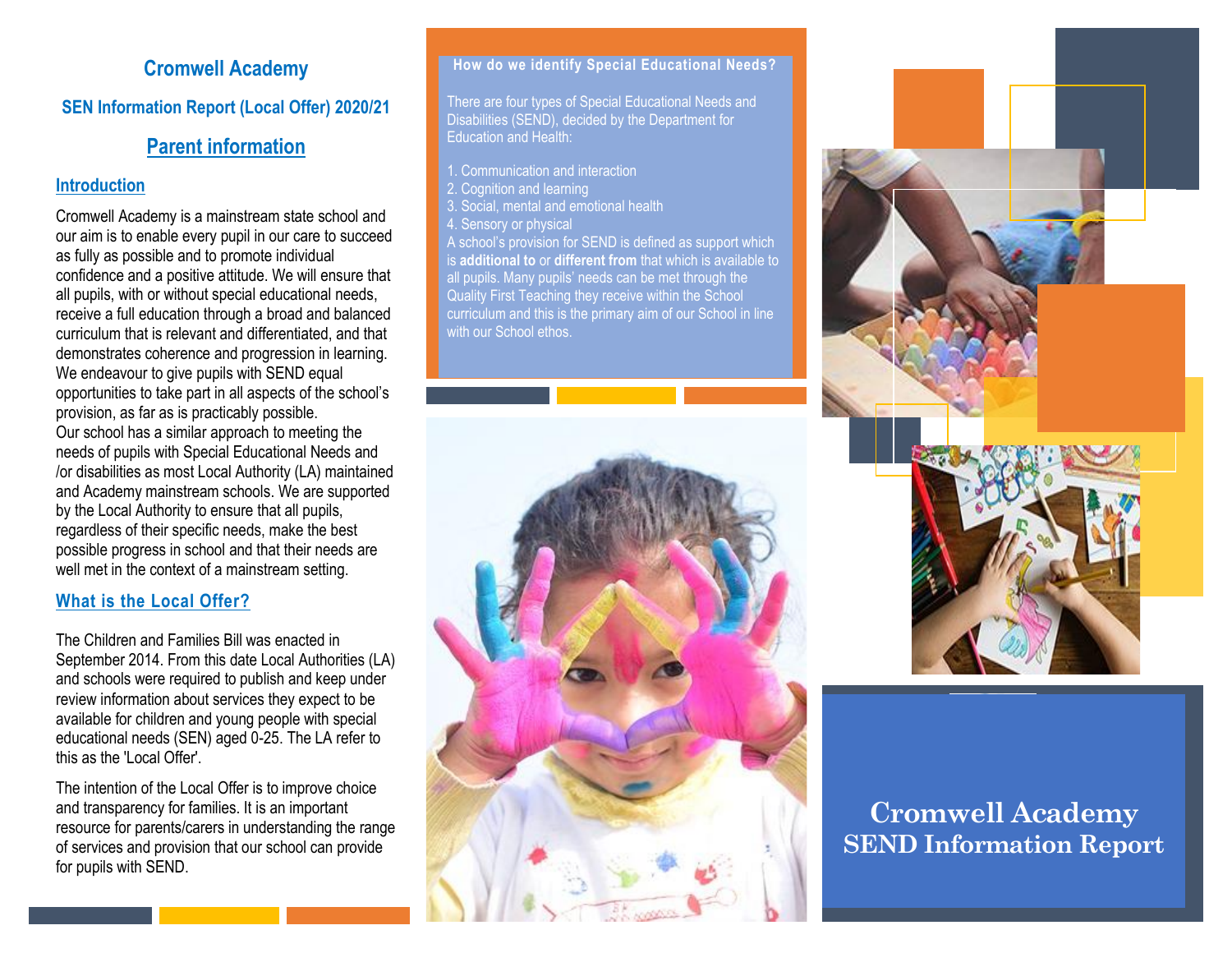# **YOUR QUESTIONS:**

**1. Who are the best people to talk to in this school about my child's difficulties with learning/ Special Educational Needs or disability (SEND)?**

**A child's teacher should be your first point of contact if you have any concerns.**

**At Cromwell Academy we have the following specialists in our team who support class teachers:**

**Mrs Rebecca Bierton – ACES Trust Director of SEND** 

# **[Reb@ACESAcademies.co.uk](mailto:Reb@ACESAcademies.co.uk)**

# **01480 420548**

Mrs Bierton has a Master's in Special Educational Needs, holds the National SENDCo Award and is registered with the British Psychological Society.

| Mrs Lauren Blyth -Deputy Head & |  |
|---------------------------------|--|
| <b>SENDCO</b>                   |  |
| lblyth@cromwellacademy.com      |  |
| 01480 437830                    |  |

#### **2. What are the different types of support available for children with SEND? .**

**Class teacher input** via excellent targeted classroom teaching (Quality First Teaching) with support from the SEND team to meet individual pupil's needs. Your child may have a **Pupil Profile** drawn up to outline their specific support needs.

**Intervention or group support** – some children are withdrawn from class for **targeted support** with specific areas of need. Some children have in class support with specific areas of need within the main school curriculum. These targeted support areas may be carried out by a teacher or a teaching assistant and may be in small groups or individual. Some support at this level is provided by external specialists (such as speech and language therapists). Support that is **additional to** or **different from** the whole school curriculum may be monitored with an '*Assess, Plan, Do, Review'* cycle of monitoring to ensure that progress is being made.

**Specified Individual Support -this type of support is available for** children whose learning needs are more complex and lifelong.

This is usually provided via an Education, Health and Care Plan (EHCP). This means your child will have been identified by professionals as needing a particularly high level of individual or small group teaching.

This type of support is available for children with specific barriers to learning that cannot be overcome through Quality First Teaching and intervention groups and will involve support from external agencies such as SEND Services, SALT, Occupational Therapists or Educational Psychologists.

#### **3. How are parents / carers and pupils' involved in the planning of SEND support?**

The School as a whole operates an 'open door' policy and we encourage you to contact us whenever you have worries or concerns. We aim to involve parents / carers and pupils during every stage of planning SEND support and we do this in the following ways:

Regular meetings with feedback and discussion to involve you in the planning of provision for your child. **[lblyth@cromwellacademy.com](mailto:lblyth@cromwellacademy.com)** Sharing your child's **Pupil Profile** or *'Assess, Plan, Do, Review'* targets and provision with you.



At Cromwell Academy we recognise that pupils make progress at different rates and not always in a steady linear pattern. We will know that your child might need extra support if:

• Concerns are raised by a previous school or nursery, by you as parents/carers or by class teachers

• Your child is performing significantly below expected levels or is not making progress

- There is a change in your child's behaviour
- Your child asks for help
- An external agency makes contact with us.

We have strong links with external agencies such as Educational Psychologists, Speech and Language Therapists, SEND Services and Child and Adolescent Mental Health Services as well as many other specialist support providers.

#### **4. How is Cromwell Academy accessible to children with SEND?**

The school is fully compliant with DDA requirements. The school is on one level with easy access and double doors.

There is a disabled toilet

We ensure, wherever possible, that equipment used is accessible to all children regardless of their needs.

After school provision is accessible to all children including those with SEND.

We endeavour to ensure extra-curricular activities are accessible for children with SEND.

**5. How do you support parents /carers of children with SEND?** 

The class teacher and SENDCo are available to meet with you to discuss your child's progress or any concerns/worries you may have. Please feel free to contact them at any time to do this.